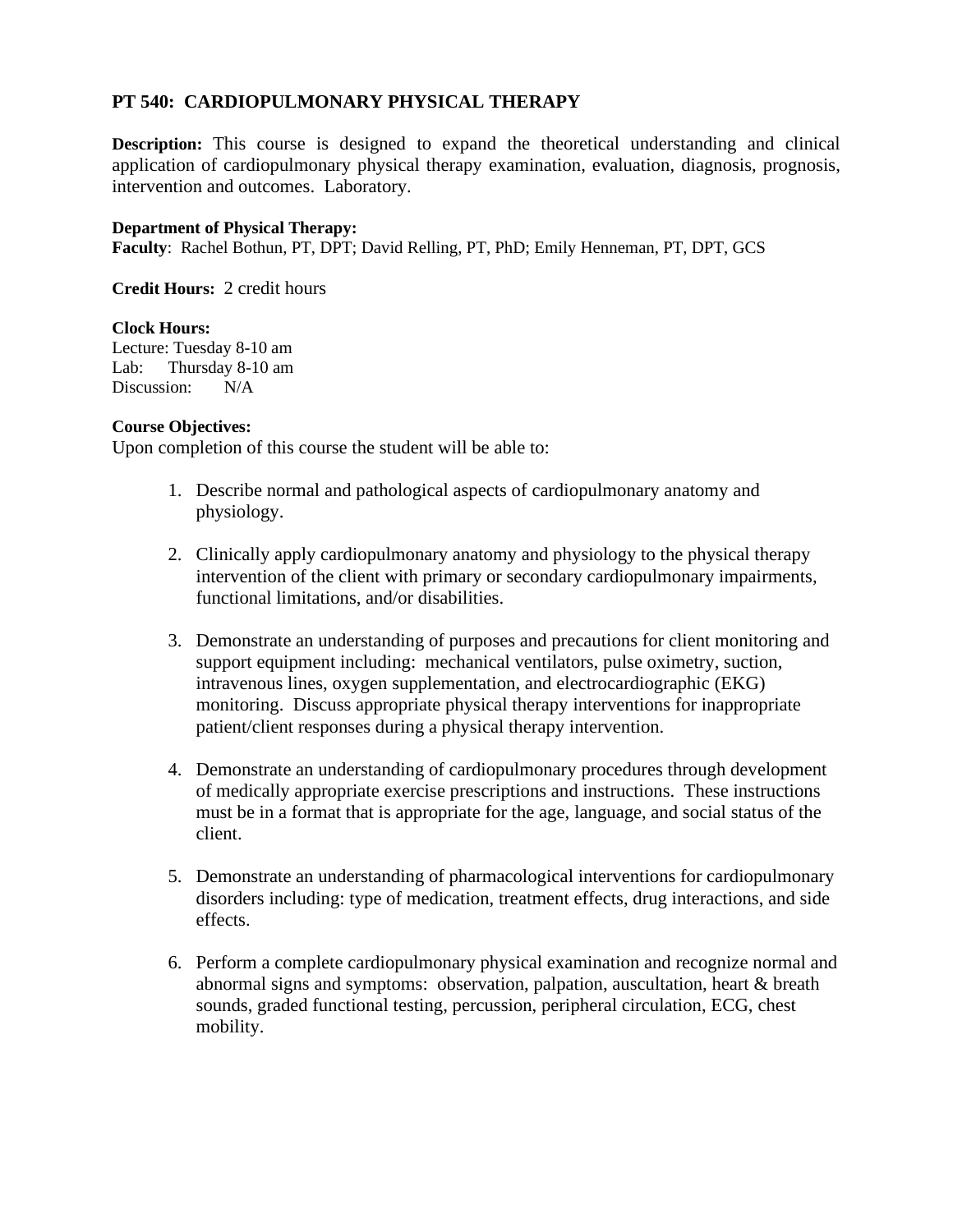- 7. Understand the performance criteria for an entry-level physical therapist in the examination, evaluation, diagnosis, prognosis, and intervention of clients demonstrating impairment, functional limitations or disabilities related to a primary or secondary cardiopulmonary disease process.
- 8. Determine appropriate expected outcomes and prognoses of clients demonstrating impairment, functional limitations or disabilities related to a primary or secondary cardiopulmonary disease process.

# **Course Prerequisites:**

Registered in Professional Physical Therapy curriculum.

# **Description of Teaching Methods and Learning Experiences:**

Teaching methods in this course include lecture, practical, case scenario, and critical thinking relative to case scenarios and projects. The objectives contribute to the Practice Model Components of Patient Care: Screening\Evaluation\Progression\Discharge; Patient Care: Physical Therapy Intervention; Communications; and Education.

# **Outline of Content:** See attached schedule.

# **Required and Recommended Texts/Readings:**

Additional readings are highly recommended but are considered supplemental. DeTurk WE & Cahalin LP. *Cardiovascular & Pulmonary Physical Therapy: An evidence based approach, 3rd Ed.* **(D)** Jarvis C. *Pocket Companion for Physical Examination and Health Assessment 8th ed.* **(P)** O'Sullivan SB & Schmitz TJ. *Physical Rehabilitation 6th Ed* **(SS)** American College of Sports Medicine. *ACSM's Guidelines for Exercise Testing and Prescription 11th ed.* **(G)**

#### **Methods of Evaluation:**

Teaching methods in this course include lecture, practical, case scenario, and critical thinking relative to case scenarios and projects. The objectives contribute to the Practice Model Components of Patient Care: Screening\Evaluation\Progression\Discharge; Patient Care: Physical Therapy Intervention; Communications; and Education.

The written examinations will evaluate material, techniques, procedures and theory covered in lectures and laboratory sessions. The format of the exams may include, but are not limited to: multiple choice, true/false, multiple-multiple choice, matching, short answer, essay, and patient problems. Failure to achieve a passing score (80%) on a practical exam will result in retaking the exam one time to demonstrate competence in the content area. Failure to achieve a passing score on the re-take practical exam will result in review by the departmental scholastic standards committee and possible dismissal from the program. The initial score on all exams will be retained for overall course grading purposes. Midterm and Final examinations are considered Summative examinations. Summative examinations require scores of 76% or higher to be considered passing. Students scoring less than 76% MUST retake the summative examinations and demonstrate proficiency at 76% or higher. The initial score on all exams will be utilized for grading purposes.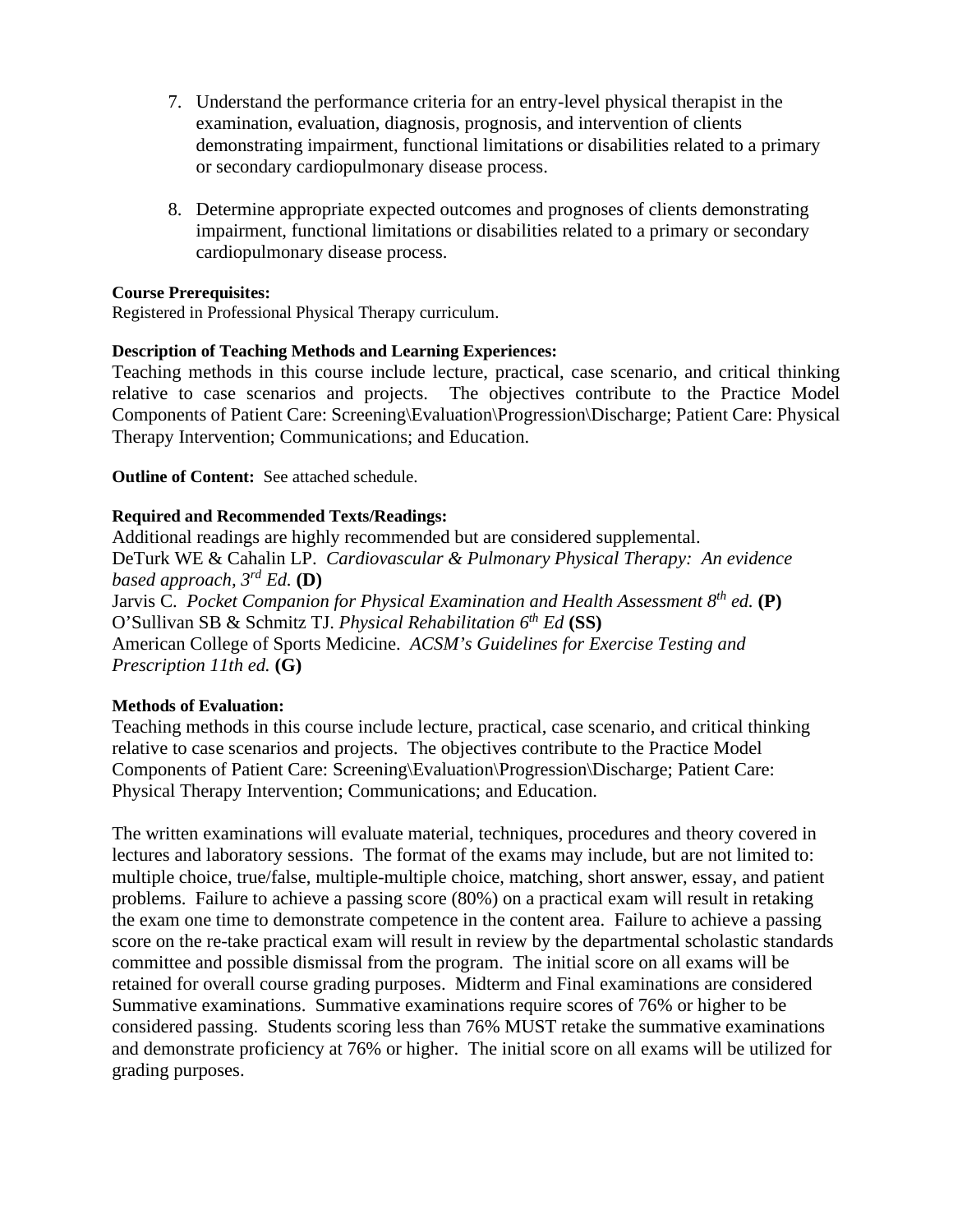Class attendance is expected 100% of the time. Students must notify the department by phone at 701.777.2831 or email [ptoffice@und.edu](mailto:ptoffice@und.edu) of any absences. If an absence is anticipated, make up examinations should be completed *prior to* the absence. If an absence is unanticipated, *make-up examinations must be made-up by the student within three days of the student's return to classes*. If an absence occurs, missed assignments, quizzes, or projects may be made up based on faculty discretion.

#### **GRADING:**

| 20% |
|-----|
| 20% |
| 25% |
| 10% |
| 10% |
| 10% |
| 5%  |
|     |

#### GRADES:

| 90-100%  | A              |
|----------|----------------|
| 80-89.9% | B              |
| 76-79.9% | $\mathcal{C}$  |
| < 76%    | Unsatisfactory |

#### **Academic Integrity**:

In accordance with the rules concerning scholastic dishonesty in the Code of Student Life\* at the University of North Dakota, I affirm that I understand these rules and I agree to comply with them.

#### I will not:

- a) receive any additional information or assistance for any exam other that what was provided during class or approved tutor sessions
- b) copy from another student's test
- c) collaborate with or seek aid from another student who may have previously taken the exam
- d) knowingly use, buy, sell, steal, or solicit in whole or in part the contents of any exam
- e) bribe another person to obtain information about any exam

# **DISABILITY ACCESS STATEMENT:**

Contact me, David Relling (office 777-4091, email [david.relling@und.edu](mailto:david.relling@und.edu), or visit Rm E-347 UND SMHS) to request disability accommodations, discuss medical information, or plan for an emergency evacuation. To get confidential guidance and support for disability accommodation requests, students are expected to register with DSS at [UND.edu/disability-services,](http://www1.und.edu/disability-services/index.cfm) 180 McCannel Hall, or 701.777.3425.

#### **COVID 19 STATEMENT:**

In this course, students are expected to wear face coverings while in the classroom and/or laboratory. Students electing not to comply with these expectations will not be permitted to enter the room. UND strongly encourages all members of the University community, including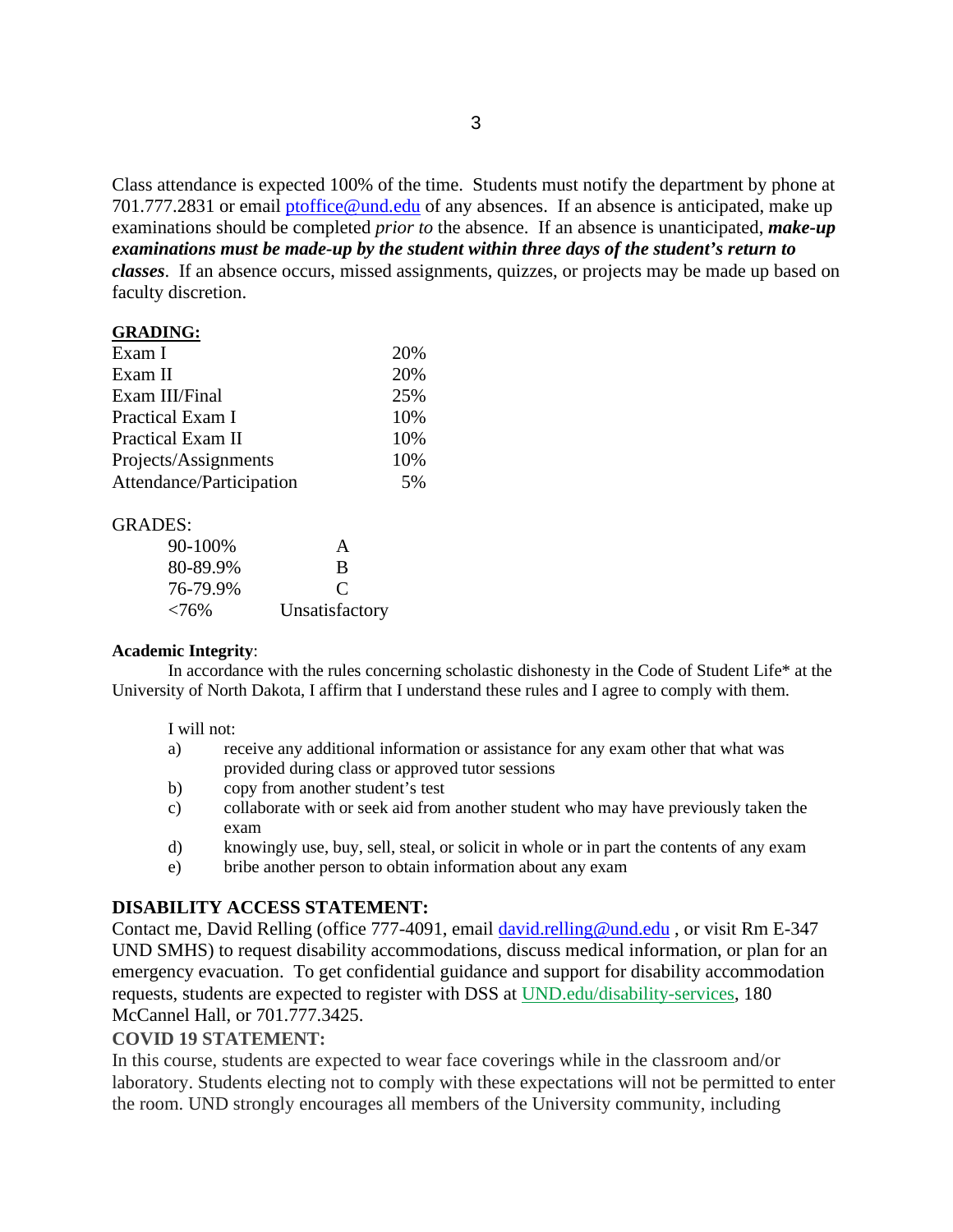students, to get vaccinated and model positive behavior both on- and off-campus in order to foster a healthy and safe learning environment for all students. Individuals who would like to discuss disability accommodations regarding face coverings should contact the Disability Services for Students (DSS) office at 701-777-2664 or **[UND.dss@UND.edu](mailto:UND.dss@UND.edu)**. Individuals who are unable to wear a face covering due to a sincerely held religious belief should contact the UND Equal Opportunity and Title IX Office at 701.777.4171 or **[UND.affirmativeactionoffice@UND.edu](mailto:UND.affirmativeactionoffice@UND.edu)**.

All members of the University community have a role in creating and maintaining a COVID-19 resilient campus. There are several expectations from the School of Medicine and Health Sciences that require compliance, including: Wear face coverings during interactions with others and in the classroom; Wash hands often and use hand sanitizer; Properly clean spaces; and, if you are experiencing any symptoms, Stay home and call your health care provider. Students who fail to comply with any of the COVID related requirements will not be permitted in the classroom and may be subject to disciplinary action. We encourage all members of the University community to model positive behavior both on- and off-campus. Any changes in the SMHS COVID related requirements will be communicated to you through the Friday weekly email "For your health" from the Dean's office and email from the program director or chair.

Students who test positive for COVID-19 are expected to immediately self-isolate/quarantine. If you have tested positive for COVID-19 we strongly recommend that you report the information to the Office of Student Rights and Responsibilities at 701.777.2664 or online at https://veoci.com/veoci/p/w/ss2x4cq9238u. Doing so will ensure students have the support they need to continue with their academic goals and to protect others. The policy related to COVID-19 may change throughout the semester due to community spread and updated CDC guidelines. Please check the policy frequently and ask faculty if you have any questions.

#### **Notice of Nondiscrimination**

It is the policy of the University of North Dakota that no person shall be discriminated against because of race, religion, age, color, gender, disability, national origin, creed, sexual orientation, gender identity, genetic information, marital status, veteran's status, or political belief or affiliation and the equal opportunity and access to facilities shall be available to all. Concerns regarding Title IX, Title VI, Title VII, ADA, and Section 504 may be addressed to Donna Smith, Director of Equal Employment Opportunity/Affirmative Action and Title IX Coordinator, 401 Twamley Hall, 701.777.4171, [und.affirmativeactionoffice@UND.edu](mailto:und.affirmativeactionoffice@UND.edu) or the Office for Civil Rights, U.S. Dept. of Education, 500 West Madison, Suite 1475, Chicago, IL 60611 or any other federal agency.

#### **Reporting Sexual Violence**

If you or a friend has experienced sexual violence, such as sexual assault, domestic violence, dating violence or stalking, or sex-based harassment, please contact UND's Title IX Coordinator, Donna Smith, for assistance: 701.777.4171; [donna.smith@UND.edu](mailto:donna.smith@UND.edu) or go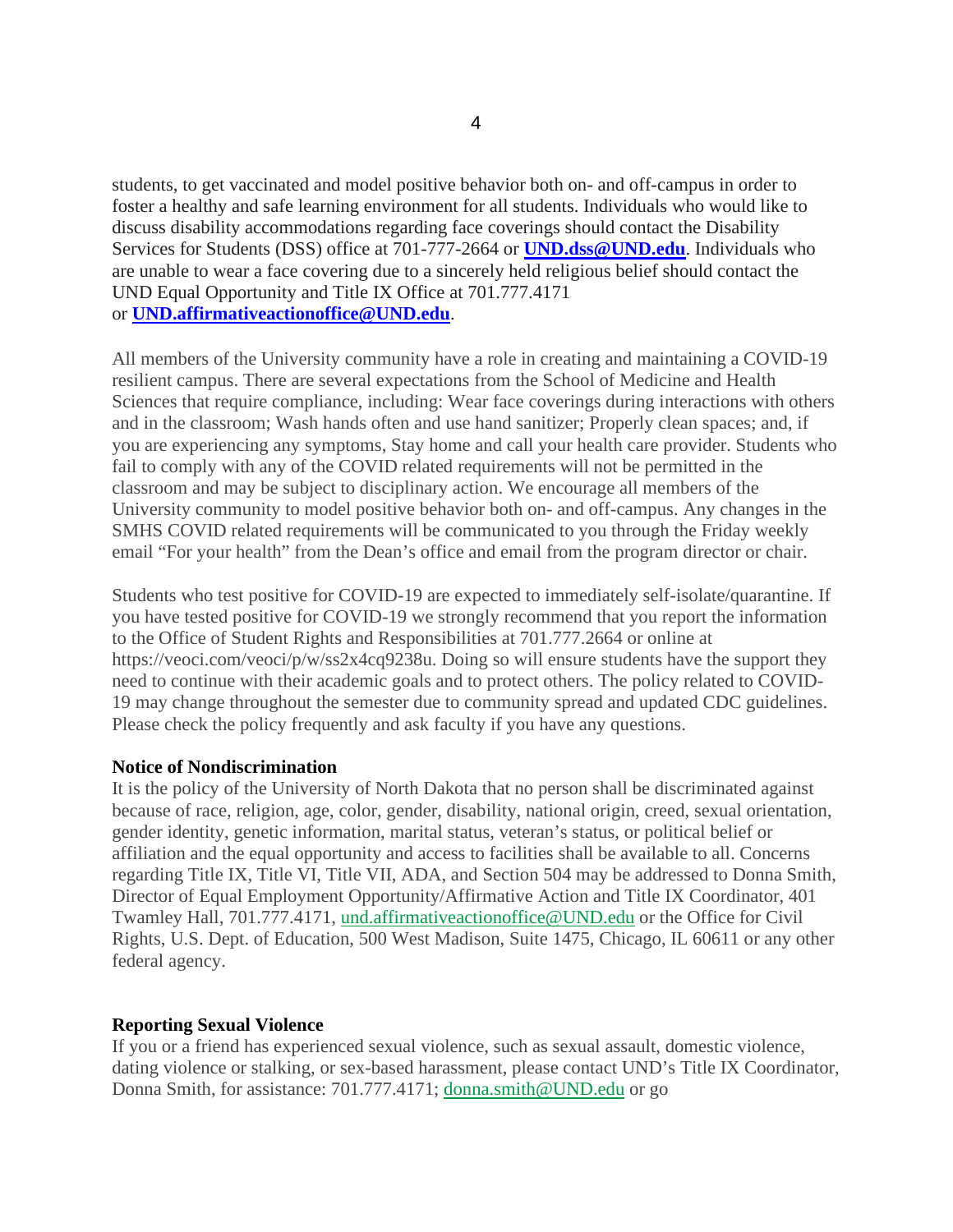### to [UND.edu/affirmative-action/title-ix.](http://www1.und.edu/affirmative-action/title-ix/index.cfm)

#### **Faculty Reporting Obligations Regarding Sexual Violence**

It is important for students to understand that faculty are required to share with UND's Title IX Coordinator any incidents of sexual violence they become aware of, even if those incidents occurred in the past or are disclosed as part of a class assignment. This does not mean an investigation will occur if the student does not want that, but it does allow UND to provide resources to help the student continue to be successful at UND. If you have been the victim of sexual violence, you can find information about confidential support services at [UND.edu/affirmative-action/title-ix.](http://www1.und.edu/affirmative-action/title-ix/index.cfm)

**UND CARES RESPONSE TEAM:** The [UND Cares Response Team](http://www1.und.edu/student-affairs/student-rights-responsibilities/care-team.cfm) is available to assist with incidents involving UND students 24 hours a day, seven days a week. They respond to incidents such as major accidents, missing students, sickness that interferes with attending classes, death, suicidal ideations, situations involving self-harm, psychological trauma and sexual violence. Contact directly at 701.777.2664 during regular business hours OR 701.777.3491 after hours.

*If problems occur, students are required to work through channels of communication to resolve the problem before going to the chair or dean. The channel is student, instructor, chair, associate dean health sciences, and dean.(Last revised 8/2021)*